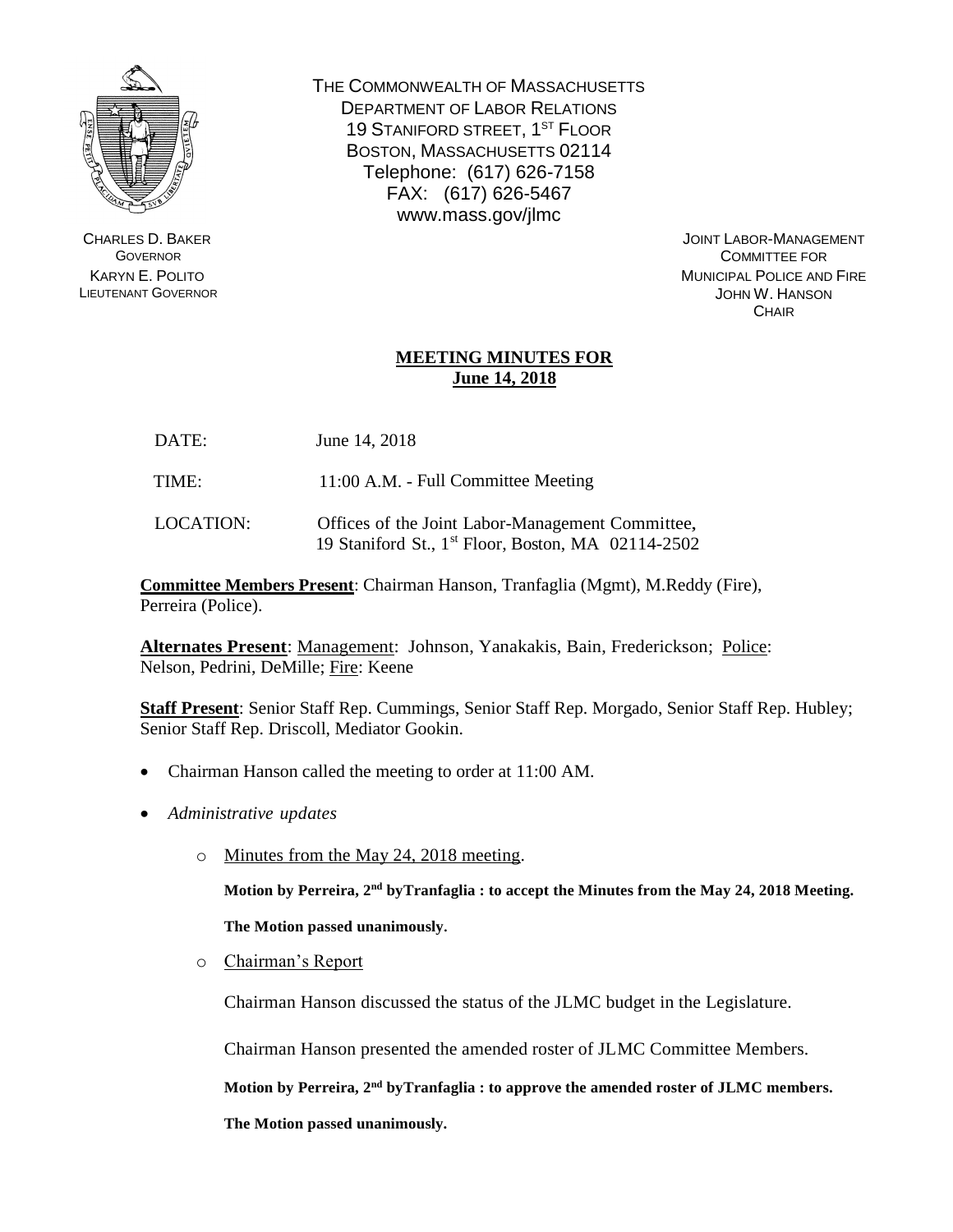## Other Business

Mr. M. Reddy raised a question regarding MMA policy as to negotiations with public safety unions which may be discussed at a future meeting.

*Petition, Jurisdiction and Awaiting Funding List (AFL) Cases:*

|                   | <b>Case Number Organization</b>  | <b>Mediator/Sr. Staff</b> | <b>Topic/Vote/Action</b> |
|-------------------|----------------------------------|---------------------------|--------------------------|
| $\bullet$ 16-5312 | Chelsea Police                   | DC.GD.CG                  | Vote to Arbitration      |
| 17-6133           | Chelsea Police Super. DC, GD, CG |                           | Vote to Arbitration      |

Mediator Gookin briefed the Committee.

**Motion by Perreira, second by Tranfaglia: to find that the issues involving the successor collective bargaining agreements in both the matter of Local 93, New England Police Benevolent Association and City of Chelsea JLM-16-5312 and in the matter of Local 98 , New England Police Benevolent Association and the City of Chelsea JLM-17-6133, have remained unresolved for an unreasonable period of time resulting in the apparent exhaustion of the process of collective bargaining and that this apparent exhaustion of the processes of collective bargaining constitutes a potential threat to public welfare, and that the Committee vote to approve the voluntary 3(a) agreements, so-called, dated June 6, 2018, entered into by parties in each of the aforementioned cases pursuant to Chapter 589 of the Acts of 1987, as amended, with the panel members consisting of Alan Andrews (Labor) and Dean Mazzarella or John Petrin (Management), or other Committee members and/or senior staff that may be substituted as necessary by the respective Labor and/or Management Chairs pursuant to the rules, policies, and procedures of the Committee, and any other applicable provisions of law.**

**Voted Unanimously**

17-6223 Concord Police DC,GD Vote to 3(a)

**Motion by Perreira, second by Tranfaglia: to find that the issues involving the successor collective bargaining agreement, in the matter of the Concord Police Association, MCOP, Local 260 and the Town of Concord JLM-17- 6223, have remained unresolved for an unreasonable period of time resulting in the apparent exhaustion of the process of collective bargaining, and that the Committee vote to hold a hearing pursuant to Section 1, subsection 3(a), as set forth in Chapter 589 of the Acts of 1987, with the panel members consisting of Larry Calderone (Labor) and Patrice Garvin (Management), or other Committee members and/or senior staff that may be substituted as necessary by the respective Labor and/or Management Chairs pursuant to the rules, policies, and procedures of the Committee, and any other applicable provisions of law, with said panel to be chaired by John Hanson.**

**Voted Unanimously**

17-6380 Chicopee Fire SJS, JOEH, DJM Vote to 3(a)

**Motion by M. Reddy, second by Tranfaglia: to find that the issues involving the successor collective bargaining agreement, in the matter of the Chicopee Fire Fighters Association, IAFF, Local 1710 and the City of Chicopee JLM-17-6380, have remained unresolved for an unreasonable period of time resulting in the apparent exhaustion of the process of collective bargaining, and that the Committee vote to hold a hearing pursuant to Section 1, subsection 3(a), as set forth in Chapter 589 of the Acts of 1987, with the panel members consisting of Robert T. Taylor (Labor) and Dean Mazzarella (Management), or other Committee members and/or senior staff that may be substituted as necessary by the respective Labor and/or Management Chairs pursuant to the rules, policies, and procedures of the Committee, and any other applicable provisions of law, with said panel to be chaired by John Hanson.**

**Voted Unanimously**

17-6396 Haverhill Police HB,DC,DJM Vote to 3(a)

**Motion by Perreira, Second by Tranfaglia: to find that the issues involving the successor collective bargaining agreement, in the matter of the Haverhill Police Patrolmen's Association and the City of Haverhill JLM-17-6396, have remained unresolved for an unreasonable period of time resulting in the apparent exhaustion of the process of collective bargaining, and that the Committee vote to hold a hearing pursuant to Section 1, subsection 3(a), as set forth in Chapter 589 of the Acts of 1987, with the panel members consisting of Alan Andrews (Labor) and Dean Mazzarella (Management), or other Committee members and/or senior staff that may be substituted as necessary**